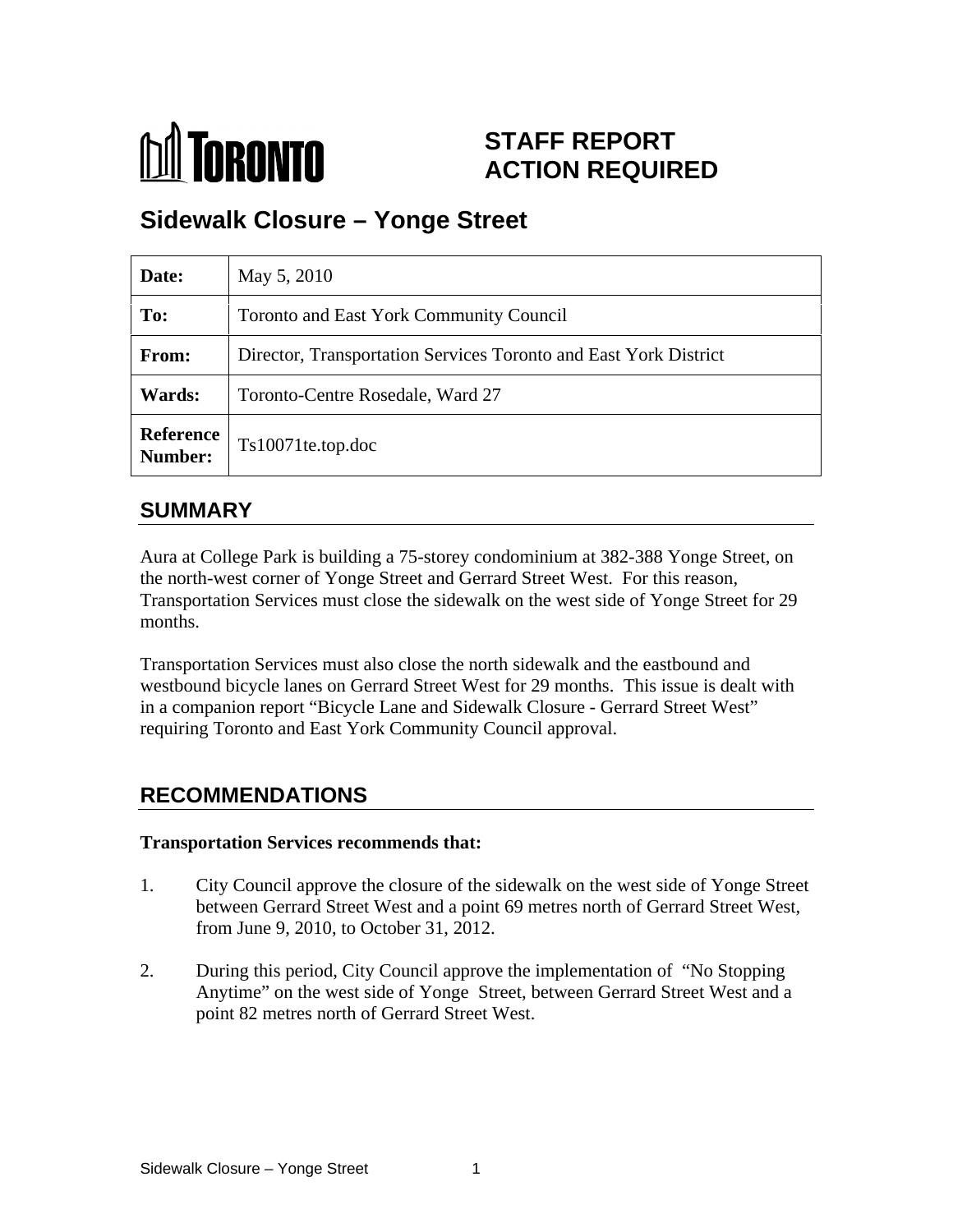- 3. During this period, City Council approve the removal of the existing "No Parking Anytime" regulation on the west side of Yonge Street, between Gerrard Street West and a point 82 metres north of Gerrard Street West.
- 4. During this period, City Council approve the removal of the existing "No Stopping, 7:30 a.m. to 9:30 a.m. Monday to Friday except Public Holidays" regulation on the west side of Yonge Street, between Gerrard Street West and a point 82 metres north of Gerrard Street West.
- 5. City Council direct that Yonge Street be returned to its pre-construction traffic and parking regulations when the project is completed.

#### **Financial Impact**

There is no financial impact on the City. Aura at College Park will bear the costs.

### **DECISION HISTORY**

The Ontario Municipal Board, by its decision No. 2871, issued November 2, 2007, and by its Decision issued on March 3, 2008, and by its Order issued on October 27, 2008, approved amendments to the City of Toronto zoning by-laws regarding the proposed 75 storey condominium.

#### **ISSUE BACKGROUND**

Transportation Services has received an application from Aura at College Park for a temporary closure of the west sidewalk on Yonge Street between Gerrard Street West and a point 69 metres north of Gerrard Street West, to use as a construction staging area to construct this development. Chapter 937-2 of the Municipal Code authorizes staff to issue road closure permits of up to 30 days for private construction. This closure will be in effect for 29 months and needs City Council's approval.

### **COMMENTS**

Yonge Street, between Gerrard Street West and a point 69 metres north of Gerrard Street West, varies in width between 11 and 16.8 metres and operates two-way with two traffic lanes in each direction and a southbound right-turn lane approaching Gerrard Street West. There is an existing "No Parking Anytime"regulation on both sides of the street, a "No Stopping, 7:30 a.m. to 9:30 a.m., Monday to Friday" regulation on the west side, and a "No Stopping, 3:30 p.m. to 6:30 p.m., Monday to Friday" regulation on the east side of the street. The T.T.C. No. 97B bus route uses this portion of Yonge Street. All traffic lanes will be maintained for the duration of the project by changing the pavement markings on the street.